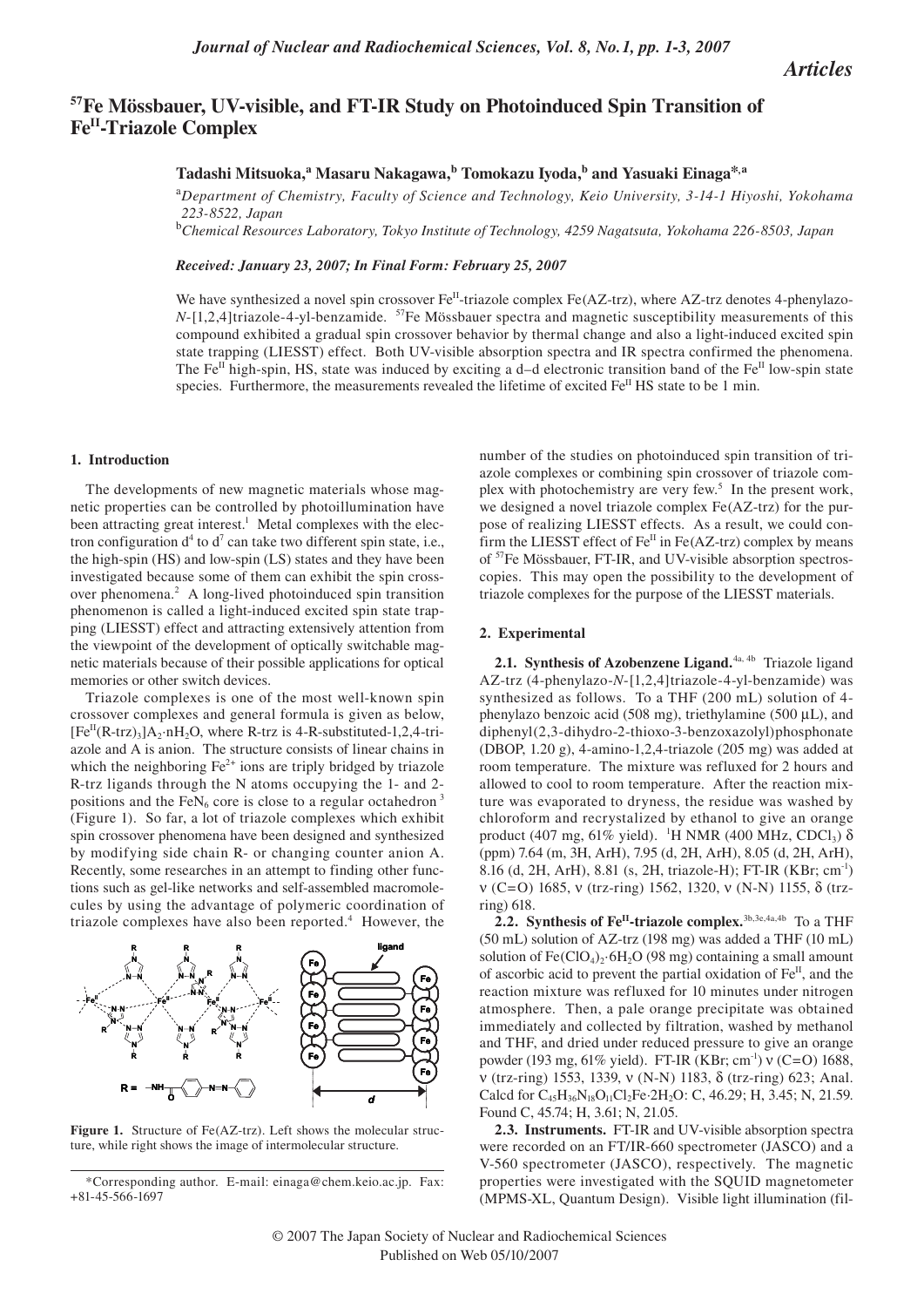tered light,  $\lambda_{\text{max}} = 450 \text{ nm}$ ) was carried out using a xenon light source (BA-X500, USHIO). XRD patterns were recorded on RINT RAD-RC (Rigaku) with Cu K<sub>α</sub> radiation.  $57Fe$ Mössbauer spectra were measured by using a Topologic Systems model 222 constant-acceleration spectrometer with a 57Co/Rh source in transmission mode. When we measured the spectra at low temperature, a closed-cycle helium refrigerator (Nagase Electronic Equipments Service Co., Ltd.) was used.

## **3. Results and Discussion**

The azobenzene ligand  $AZ$ -trz and  $Fe<sup>H</sup>$ -triazole complex Fe(AZ-trz) (Figure 1) were newly synthesized in the method similar to previous reports. $4a, 4b$  They were characterized by means of 1 H NMR, FT-IR, and elemental analysis. In FT-IR spectroscopy, Fe(AZ-trz) displayed shifts of vibrational bands of C=O (1688 cm<sup>-1</sup>) and triazole ring (1553, 1339, 1183 cm<sup>-1</sup>) by reference to AZ-trz, indicating that  $Fe<sup>2+</sup>$  ion coordinated with



**Figure 2.**  $\chi_M T$  vs. *T* plots for Fe(AZ-trz). The sample was warmed from 5 to 300 K and then cooled from 300 to 5 K at a rate of 10 K  $min^{-1}$ .



**Figure 3.** 57Fe Mössbauer spectra of Fe(AZ-trz) at room temperature (a), 150 K (b), 10 K (c), and under visible light illumination at 10 K (d).

triazole ligand.<sup>3b,3e,4a,4b</sup>

The X-ray diffraction (XRD) pattern of Fe(AZ-trz) at room temperature showed a diffraction peak at 2θ = 3.74° with a *d* spacing 23.6 Å. This value indicates an interdigitation of the azobenzene side chain to give parallel-aligned polynuclear Fe<sup>II</sup> chains, whose center-to-center separation is the same as *d* spacing value.<sup>4a-c</sup> Moreover, the  $d$  spacing value also suggests an intermolecular  $\pi-\pi$  interaction of azobenzene moieties because the *d* spacing value (23.6 Å) is larger than the length of the azobenzene side chain (about 15 Å) (Figure 1). UV-visible absorption spectrum of the complex Fe(AZ-trz) in KBr pellet showed a red shift of the π–π\* transition band of *trans*-form azobenzene compared with the ligand AZ-trz, which is due to  $\pi$ –π interaction of azobenzene.

The  $\chi_M T$  value, on heating process, gradually increased from about 0.6 cm<sup>3</sup> K mol<sup>-1</sup> at low temperature up to 2.9 cm<sup>3</sup> K mol<sup>-1</sup> above 250 K. That is, characteristic of the LS-to-HS transition was observed (Figure 2). On the other hand, when the resulting sample in the HS state was cooled down, the  $\chi_M T$  value decreased along with heating process reversibly and hysterisis was not observed. <sup>57</sup>Fe Mössbauer spectra of Fe(AZ-trz) were shown  $6$  in Figure 3. The temperature dependence of  $57Fe$ Mössbauer spectra of Fe(AZ-trz) were consistent with magnetic data. Typically two doublet peaks were observed. The very narrow doublet peak is typical of the LS state of  $Fe<sup>H</sup>$  with  $t_{2g}$ <sup>6</sup> electron configuration, while the wide doublet peak is typical of the HS state of  $\text{Fe}^{\text{II}}$  with  $t_{2g}^4 e_g^2$  electron configuration. Spectrum at 10 K showed that the LS fraction was 47% and the rest was HS fraction (Figure 3c). When sample was heated, the LS fraction decreased to 26% and below 5%, at 150 K and room temperature, respectively (Figure 3a, b). The Mössbauer spectra also indicated the spin crossover phenomena. The  $\chi_M T$ value and the HS fraction of <sup>57</sup>Fe Mössbauer spectrum at low temperature before the LS-to-HS transition was not zero. It is suggested that the existence of HS fraction even at low temperature is due to the chain-end Fe<sup>II</sup> with HS state, which are hydrated.<sup>4b</sup> From the HS fraction (53%) in the Mössbauer spectrum at 10 K (Figure 3c), we can know that this compound have a lot of terminals. The reason for the small degree of polymerization in Fe(AZ-trz) was the large size of the AZ-trz ligand, because it is known that the size of 4- position's functional groups of triazole ligand influenced the polymerization of the triazole complexes.<sup>4b</sup>

A xenon lamp was used as the visible light source to investigate photoinduced spin transition. Mössbauer spectrum was measured while being illuminated with the filtered light  $(\lambda_{\text{max}})$  $= 450$  nm) (Figure 3d). The HS fraction of the Fe<sup>II</sup> complex under illumination drastically increased up to 79%. However, this increased value returned to the initial state by turning off the illumination. That is, the LIESST effect was observed although the lifetime of the photoinduced excited state (HS) was not long.

In order to estimate the lifetime of the HS state, the absorption band at 520 nm, corresponding to the d–d electronic transition from  ${}^{1}A_{1g}$  to  ${}^{1}T_{1g}$  levels in the Fe<sup>II</sup> LS state was monitored at 10 K (Figure 4). After visible light illumination for 3 min, the absorbance decreased immediately and recovered to the former value after 1 min. These indicate that the visible light illumination, which selectively excited the LS state, induces the LS-to-HS transition by LIESST effect and the relaxation process occurred within 1 min. Furthermore, the LIESST effect of Fe(AZ-trz) could be repeated several times.

The spin crossover phenomena were also monitored by FT-IR spectra. Figure 5a illustrated thermal changes of the spectra respectively. When the sample was heated, the peak at 1183  $cm^{-1}$  exhibited the red shift to 1177  $cm^{-1}$  and its intensity decreased. In addition, the intensity of the peak at 1342 cm-1 increased, while that at 1327 cm-1 decreased relatively and these two peaks slightly underwent red shift. On the other